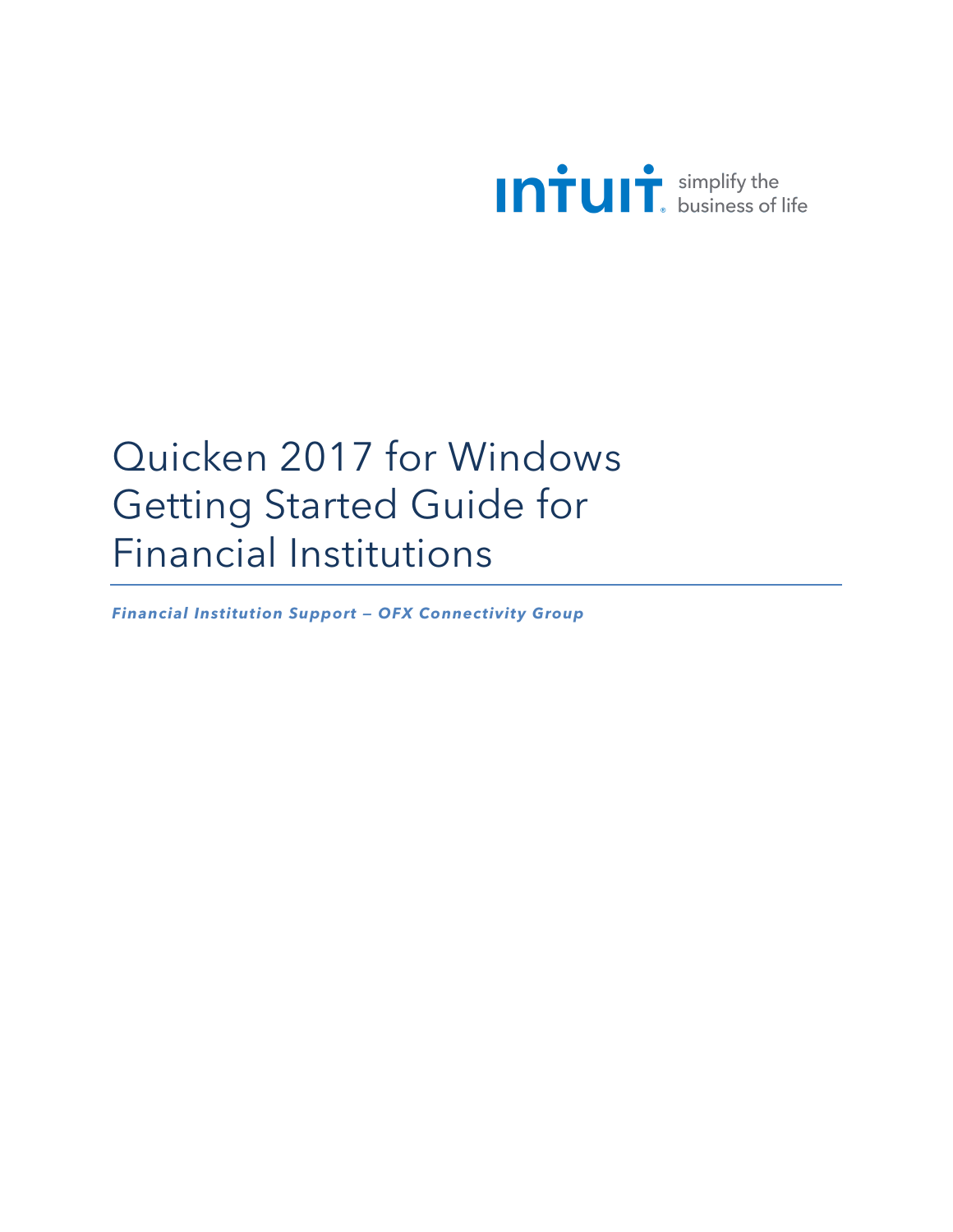# **Table of Contents**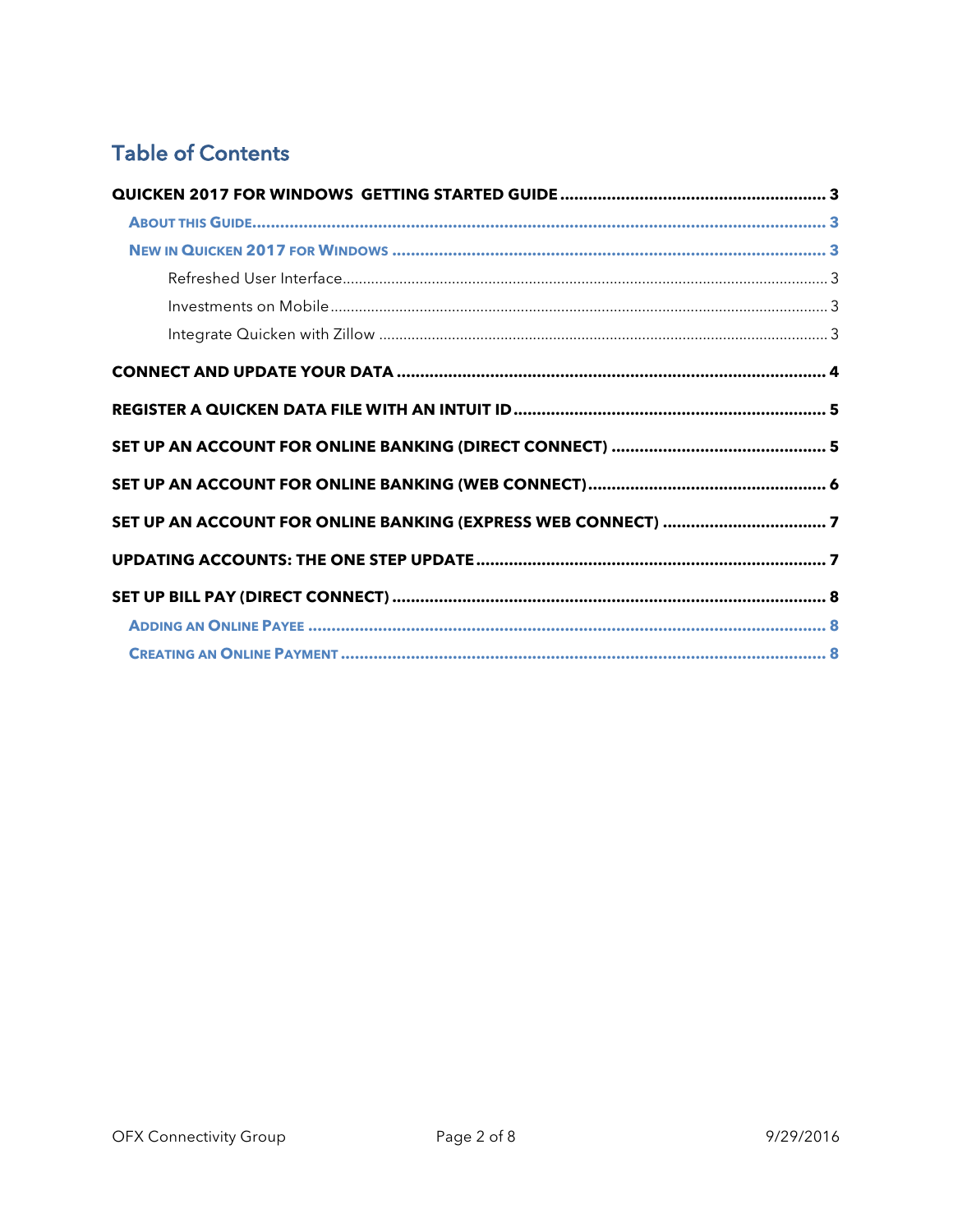## Quicken 2017 for Windows Getting Started Guide

### *Thank you for choosing Quicken!*

### About this Guide

This guide helps you get started with Quicken 2017 as quickly as possible. You'll learn:

- What you will need to get started
- How to set up an account for online banking (Direct Connect)
- How to set up an account for online banking (Web Connect & Express Web Connect)
- How to update an account setup for online banking
- How to set up Bill Pay (Direct Connect-only)

### New in Quicken 2017 for Windows

Quicken 2017 maintains the same online banking connectivity features, along with some new features not found on previous versions.

### **Refreshed User Interface**

- New look and feel for Quicken User Interface.
- Easier to read and navigate.
- Consistent and standardized interaction across the product.
- A new and modern reporting visualization.

#### **Investments on Mobile**

- Now sync all your investment accounts, balances, holdings and securities to mobile.
- Get anytime anywhere access to your investment portfolio balances.
- Get real time quote updates on your securities directly on mobile.
- You can now track the securities that you are watching, on your mobile too.

#### **Integrate Quicken with Zillow**

- Home owners can now automatically pull the home value from Zillow, into Quicken.
- Use Zillow estimate to track the home value on register using adjustment entries.
- Choose whether you want to use the Zillow value or to track the home value manually.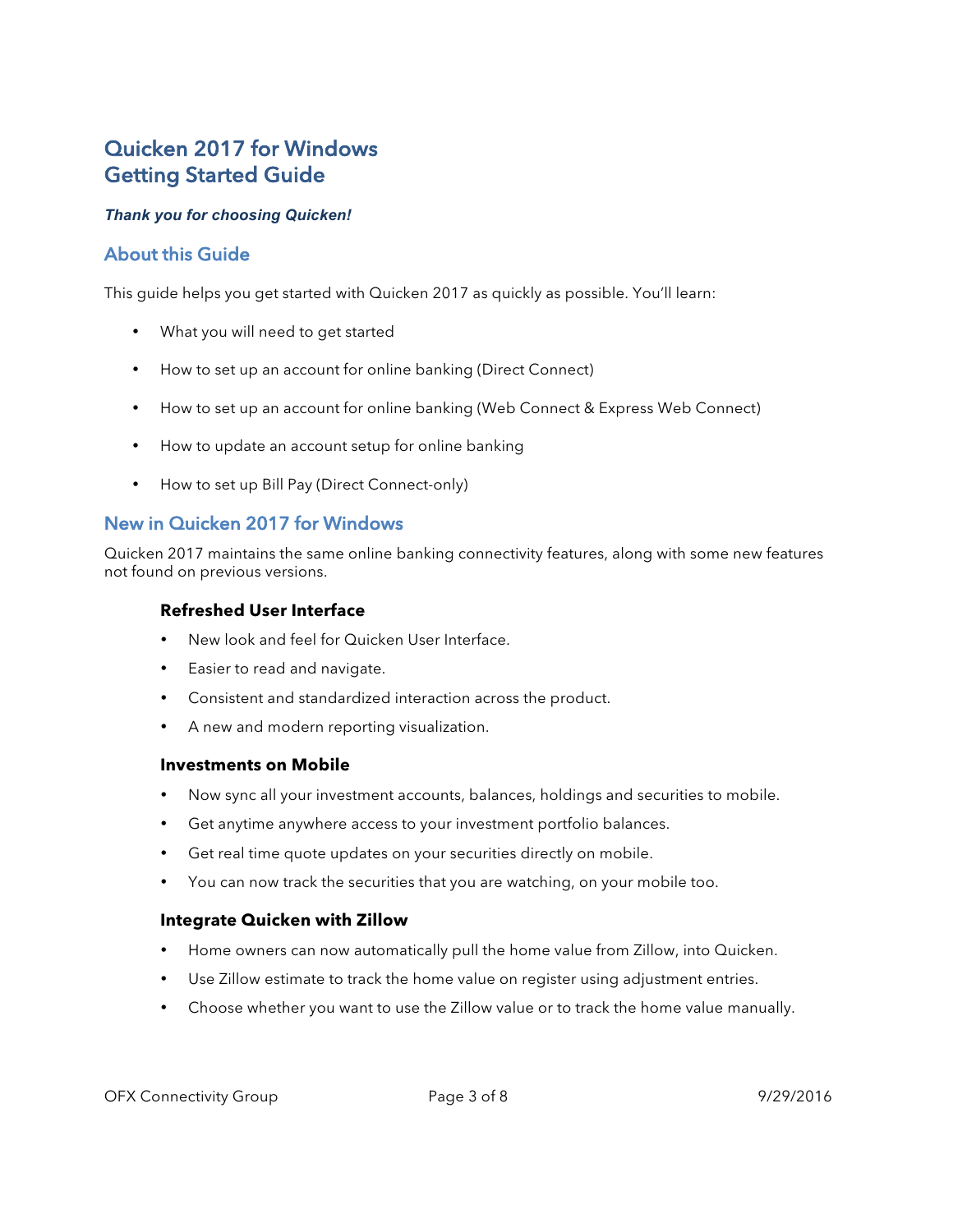# Connect and Update your Data

Before you set Quicken to download transactions you may need to contact your financial institution (FI) for the following information:

- Customer ID
- Personal Identification Number (PIN) or password

For Quicken Web Connect/Express Web Connect accounts, use the same customer ID and PIN/password as your financial institution website. For Direct Connect, they may be different. Please contact your financial institution to verify your Direct Connect login information.

**IMPORTANT:** We recommend that you back up your Quicken Data File before setting up online banking accounts for the first time. Choose **Help > Quicken Help** and search for **Back Up** for backup instructions.

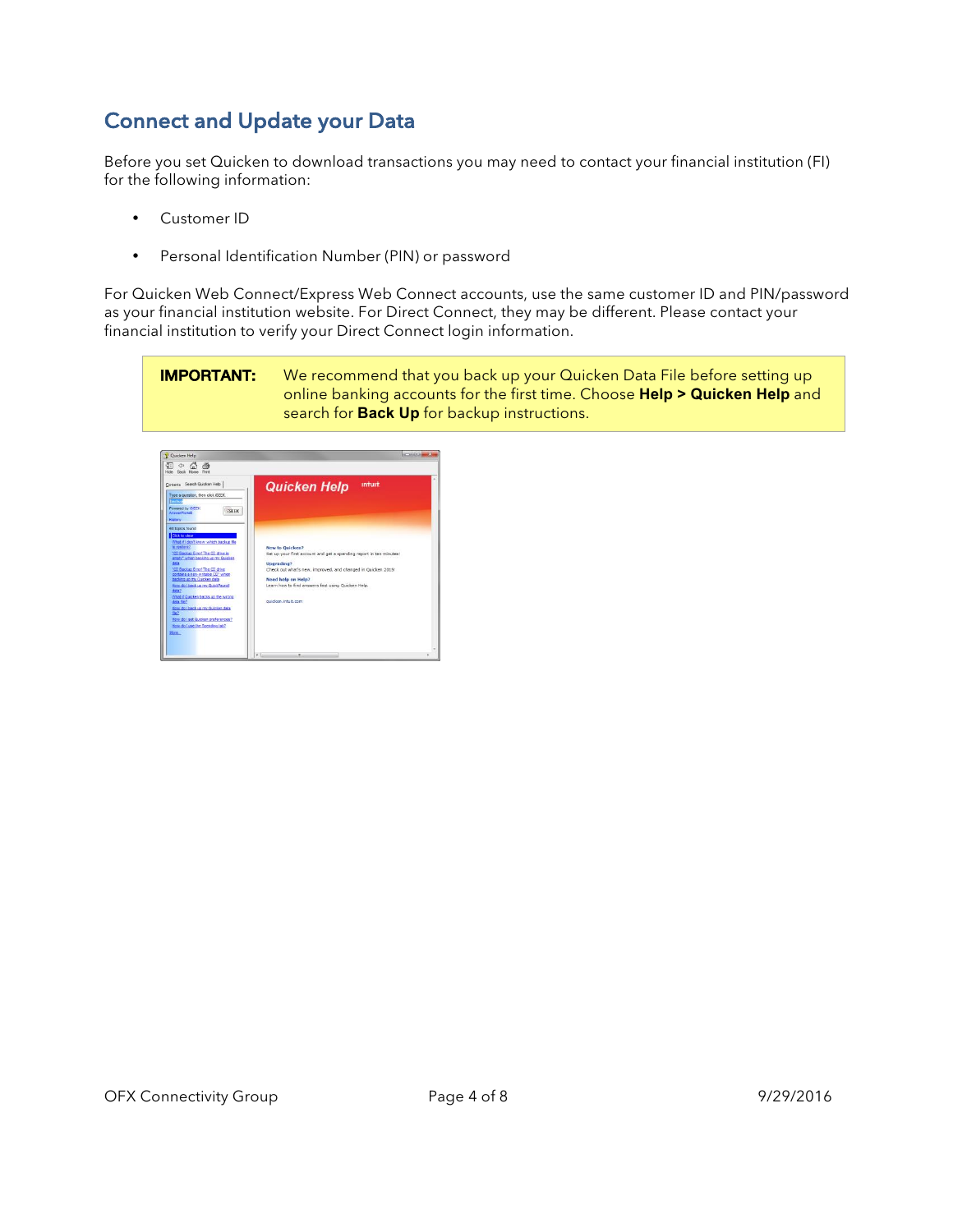# Register a Quicken Data File with an Intuit ID

When you set up an account for online banking, Quicken requires you to register your Quicken data file with an Intuit ID. If you already use other Intuit products, like TurboTax or QuickBooks, you may already have an Intuit ID.

| Create your Intuit ID to get connected |                                                       | Already have an Intuit ID?                  |
|----------------------------------------|-------------------------------------------------------|---------------------------------------------|
| Fmail                                  |                                                       | You can use the same Intuit ID you use for: |
| <b>Email address</b>                   | This will be your Intuit ID                           | <b>Quicken.com</b>                          |
| Password                               |                                                       | <b>Investing.Quicken.com</b>                |
| Password                               | Minimum 6 characters.<br>no spaces.                   | <b>TurboTax</b>                             |
| <b>Confirm Password</b>                |                                                       | <b>QuickBooks</b>                           |
| Confirm Password                       |                                                       |                                             |
| <b>Security Question</b>               |                                                       |                                             |
| What was the name of your first pet?   | $\overline{\phantom{a}}$                              |                                             |
| Answer                                 |                                                       |                                             |
| Answer                                 | Use this if you ever need to<br>recover your password |                                             |
|                                        |                                                       |                                             |

Fill in the information to set up your Intuit ID and complete your registration

If you already have an Intuit ID, click "Already have an Intuit ID" on the right and sign in to complete your registration

## Set Up an Account for Online Banking (Direct Connect)

- 1. Choose **Tools > Add Account...**
- 2. Click the type of account you want to set up.

| Add Account                                           |                                                                            | $\overline{\mathbf{x}}$                                                                                           |
|-------------------------------------------------------|----------------------------------------------------------------------------|-------------------------------------------------------------------------------------------------------------------|
| <b>Add Account</b>                                    |                                                                            |                                                                                                                   |
| <b>Primary Accounts</b><br>For managing your finances | <b>Spending &amp; Saving</b><br>Checking<br>Credit Card<br>Savings<br>Cash | <b>Investing &amp; Retirement</b><br><b>Brokerage</b><br>401(k) or 403(b)<br><b>IRA or Keogh Plan</b><br>529 Plan |
| Property & Debt<br>For tracking your net worth        | <b>Property &amp; Assets</b><br>House<br>Vehicle<br>Other Asset            | <b>Loans &amp; Debt</b><br>Loan<br>Home Equity Line (HELOC)<br>Other Liability                                    |
|                                                       |                                                                            |                                                                                                                   |
| $\left( 2\right)$                                     |                                                                            | Cancel                                                                                                            |

OFX Connectivity Group **Page 5 of 8** Page 5 of 8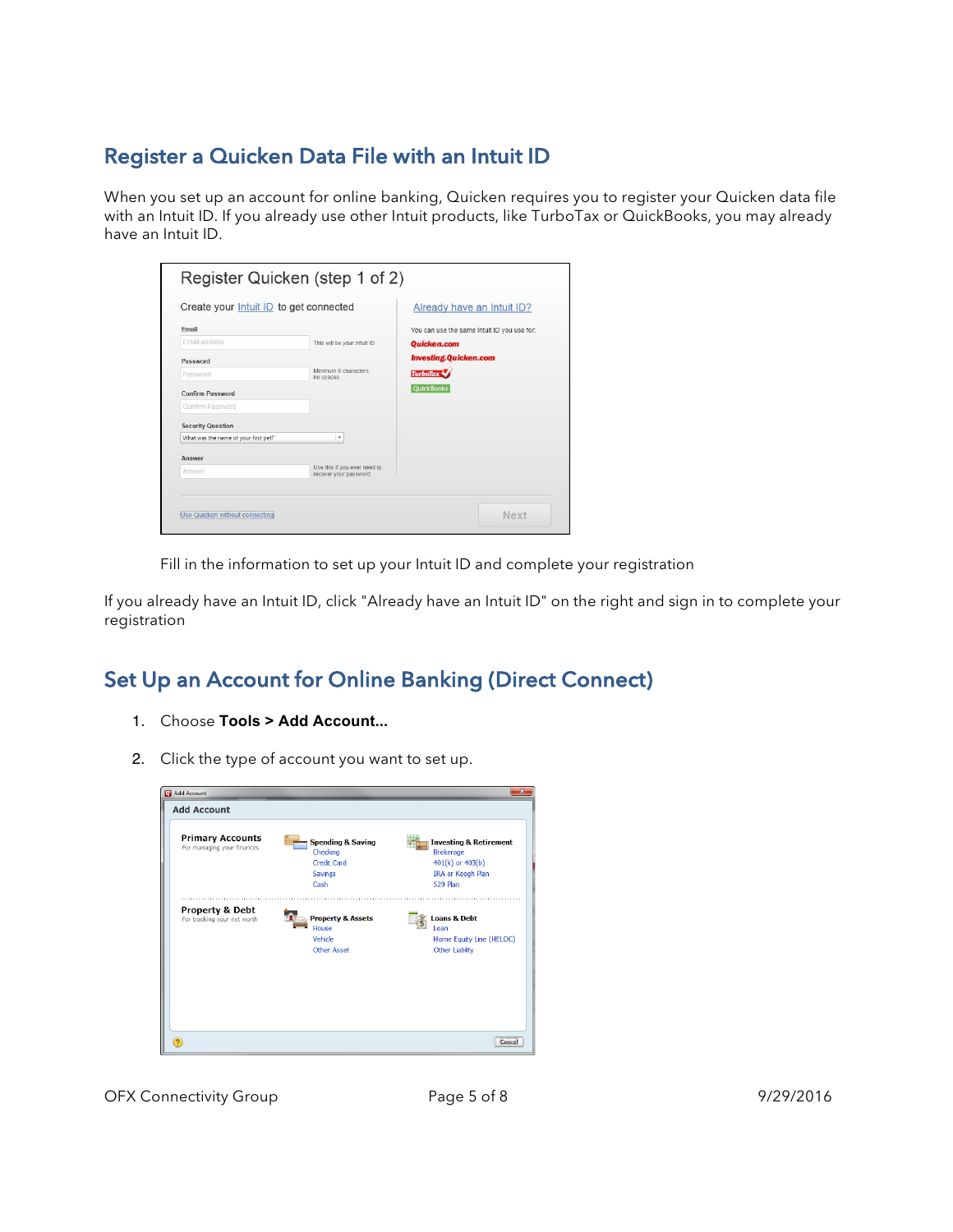3. After you choose the type of account you want to add, you will see the financial institution selection screen. Type the name of your financial institution to filter the list.

| Add Checking Account                                                                                                                   |                                     |                     |  |
|----------------------------------------------------------------------------------------------------------------------------------------|-------------------------------------|---------------------|--|
| <b>Add Checking Account</b>                                                                                                            |                                     |                     |  |
| Enter the name of your bank                                                                                                            |                                     |                     |  |
| Type here to search all supported institutions                                                                                         |                                     |                     |  |
| Or choose from these popular banks                                                                                                     |                                     |                     |  |
| AllyBank                                                                                                                               | <b>Citibank Group</b>               |                     |  |
| <b>American Express</b>                                                                                                                | <b>Discover Card Account Center</b> |                     |  |
| American Express Bank FSB                                                                                                              | Fifth Third Bank - NFW              |                     |  |
| <b>Bank of America</b>                                                                                                                 | <b>HSBC Bank USA</b>                |                     |  |
| BB&T Bankcard & Merchant Services                                                                                                      | PNC Bank - Web Connect              |                     |  |
| Capital One 360                                                                                                                        | <b>SunTrust Bank</b>                |                     |  |
| Capital One Bank                                                                                                                       | TD Bank Online Banking - New        |                     |  |
| <b>Capital One Card Services</b>                                                                                                       | U.S. Bank Internet Banking          |                     |  |
| Chase                                                                                                                                  | <b>Wells Fargo Bank</b>             |                     |  |
| Citi Cards                                                                                                                             |                                     |                     |  |
| Bank not on the list? Prefer not to download? Interested in advanced connection methods?<br>Use Advanced Setup to create your account. |                                     |                     |  |
| Cancel                                                                                                                                 |                                     | <b>Back</b><br>Next |  |

4. When your financial institution name appears in the filter results, click your financial institution's listing and click **Next**.



5. Quicken will now display a login screen: type your Direct Connect credentials and follow the prompts to add your accounts to Quicken 2017.

## Set Up an Account for Online Banking (Web Connect)

- 1. Log into your financial institution's web site.
- 2. Download your transactions according to your financial institution's instructions.
- 3. If you are given a choice for your download format, choose "Quicken Web Connect (\*.QFX)" and save the file to your computer.

**NOTE:** These instructions assume you will save the download to your computer. If you "open" it instead, your web browser should open Quicken and begin to import the transactions. If you plan to open the file directly, we recommend that you have your Quicken data file open in Quicken 2014 before you begin Step 2.

4. Open Quicken, then choose **File > File Import > Web Connect File…** You will see an import dialog.

OFX Connectivity Group **Page 6 of 8** 9/29/2016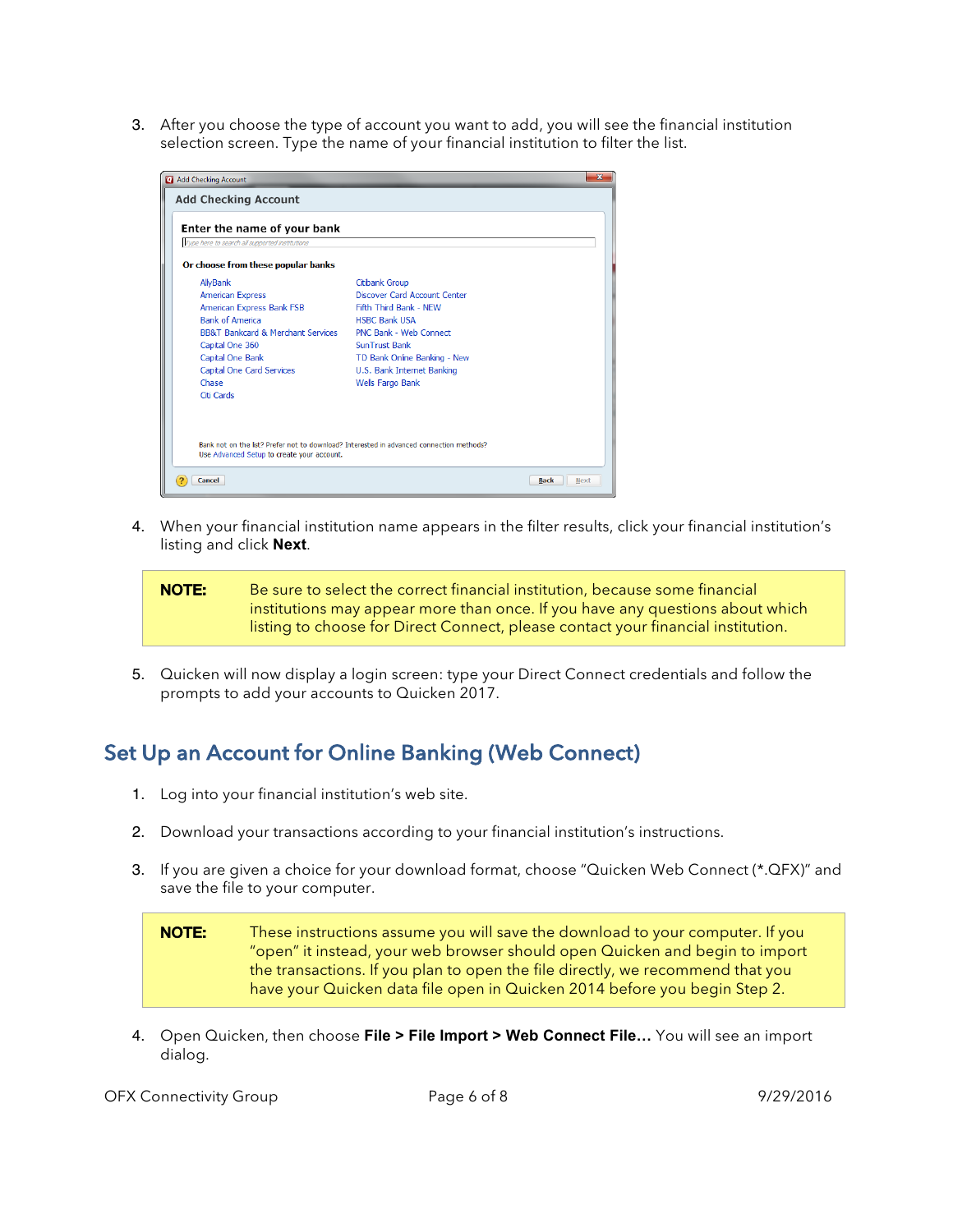- 5. Navigate to and select the file you downloaded in Step 2, then click Open.
- 6. Click Link an Existing Account if you have an appropriate account in the account list. If you don't have an account yet, click Create a new account and enter a nickname for that account.
- 7. Click Import.
- 8. Click OK to confirm and finish.

## Set Up an Account for Online Banking (Express Web Connect)

- 1. Choose **Tools > Add Account...**
- 2. Select the type of account you want to set up.
- 3. After you select the type the name of account you want to add, you will see the financial institution selection screen. Type the name of your financial institution to filter the list.
- 4. When you see your financial institution's name in the filter results, click to select it, and click **Next**.
- 5. Quicken will now display a login screen: type the credentials you use to log in to your financial institution's website and follow the prompts to add your accounts to Quicken 2017.



# Updating Accounts: The One Step Update

After an account has been set up for online banking, you can use One Step Update to update information:

- 1. Choose **Tools > One Step Update…**
- 2. Enter the necessary information for the listed accounts (such as passwords or user ID) and click **Update Now**.
- 3. Follow the instructions to update your accounts.